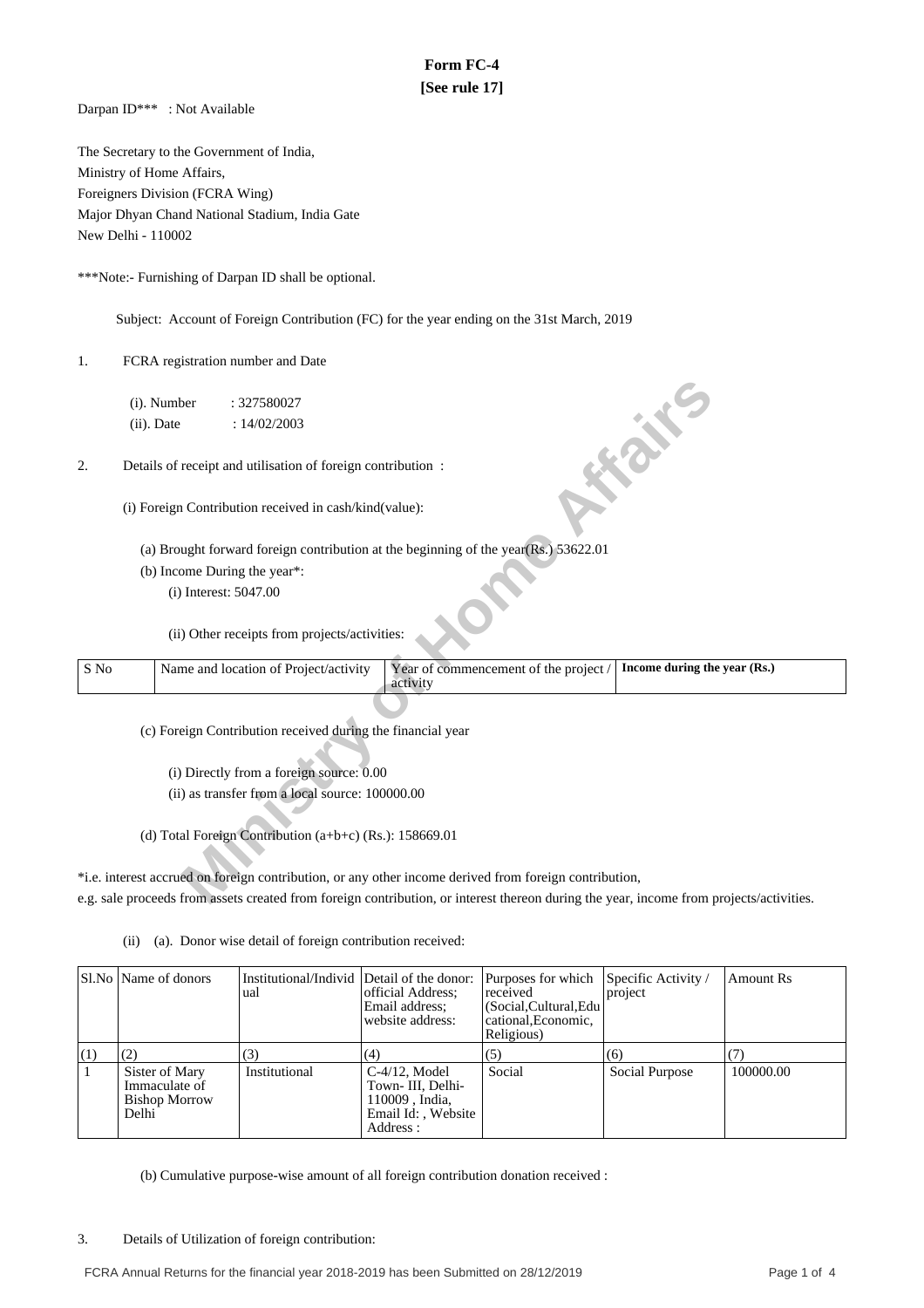(a) Details of activities/projects for which foreign contribution has been received and utilised (in rupees)

| Sl. No. | Name of<br>project/acti ocation<br>vity | Address/L                                                                                         | Previous Balance |         |                  | Receipt during the year Utilised |         |         | Balance   |         |
|---------|-----------------------------------------|---------------------------------------------------------------------------------------------------|------------------|---------|------------------|----------------------------------|---------|---------|-----------|---------|
|         |                                         |                                                                                                   | In cash          | In Kind | In cash          | In Kind                          | In cash | In Kind | In cash   | In Kind |
| (1)     | (2)                                     | (3)                                                                                               | (4)              | (5)     | (6)              | (7)                              | (8)     | (9)     | (10)      | (11)    |
|         | Social                                  | Jyothi<br>Niwas,<br>P.O.<br>Jaspurnag<br>ar.<br>Chhattisga<br>rh Jaspur<br>Chhattisga<br>rh463331 | 53622.01         | 0.00    | 105047.00        | 0.00                             | 0.00    | 0.00    | 158669.01 | 0.00    |
| Total   |                                         |                                                                                                   | 53622.01         | 0.00    | 105047.00   0.00 |                                  | 0.00    | 0.00    | 158669.01 | 0.00    |

(b) Details of utilisation of foreign contribution:

(i) Total Utilisation\*\* for projects as per aims and objectives of the association (Rs.):0.00

- (ii) Total administrative expenses as provided in rule 5 of the Foreign Contribution
	- (Regulation) Rules, 2011 (Rs.) :0.00

ails of utilisation of foreign contribution:<br>
Total Utilisation\*\* for projects as per aims and objectives of the association (Rs.):000<br>
Total administrative expenses as provided in rule 5 of the Foreign Contribution<br>
(Regu \*\* It is affirmed that the utilisation of foreign contribution is not in contravention of the provisions contained in the Foreign Contribution(Regulation) Act, 2010 (42 of 2010) and more particularly in section 9 and section 12 of the Act which, inter-alia, states that the acceptance of foreign contribution is not likely to affect prejudicially

- (A) the soverignty and integrity of india; or.
- (B) the security, strategic, scientific or echnomic interest of the state; or
- (C) the public interest; or
- (D) freedom or fairness of election to any legistature; or
- (E) friendly relations with any foreign state; or
- (F) harmony between religious, racial, social, lingusitic or relgional groups, castes or communities.

(c) Total purchase of fresh assets (Rs.)

| <sub>S1</sub><br>N <sub>O</sub> | :1at10n<br>A <sub>t</sub><br>name<br>- une<br>าก<br>. | Jeta<br>чань | . | $\mathbf{r}$<br>13،<br>`ota<br>- RS. |
|---------------------------------|-------------------------------------------------------|--------------|---|--------------------------------------|
|                                 |                                                       |              |   |                                      |

## (d) FC transferred to other associations

| $\sim$<br>$\sim$ $\sim$<br>$\mathcal{L}$<br>'NO. | - -<br>association<br>- OI<br>™ame<br>tne | Date | .<br>'urnose | Amount               |
|--------------------------------------------------|-------------------------------------------|------|--------------|----------------------|
| л                                                | $\sim$<br>ື                               |      |              | $\ddot{\phantom{0}}$ |

(e) Total utilisation In the year (Rs.)(b+c+d) 0.00

## 4. Details Of unutilised foreign contribution:

(i) Total FC invested in term Deposits (Rs.):

| Sl. No. | Details                          | Total( in Rs.) |
|---------|----------------------------------|----------------|
| (i)     | Opening Balance of FD            | 0.00           |
| (ii)    | FD made during the year          | 0.00           |
| (iii)   | Less: realisation of previous FD | 0.00           |
|         | Closing balance of FD            | 0.00           |

(ii) Balance of unutilised foreign contribution, in cash/bank, at the end of the year(Rs):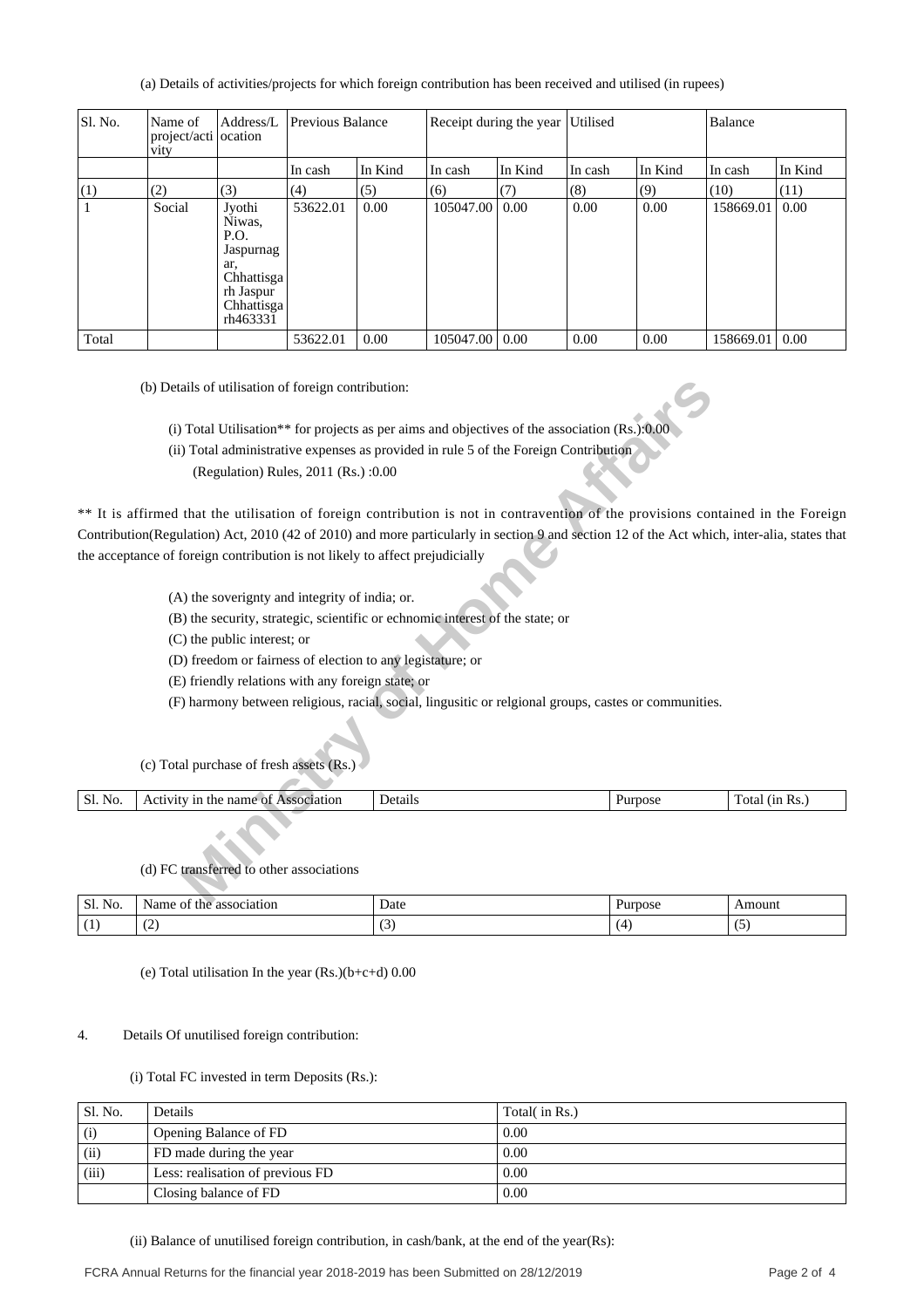(a) Cash in hand: 1026.00

(b) in FC designated bank account: 157643.01

(c) in utilisation bank account(s): 0.00

- 5. Details of foreigners as Key functionary/working/associated: 0.00
- 6. Details of Land and Building remained unutilised for more than two year:

| Sl. No. | Location of Land and   | T                   | $\cdot$ $\cdot$        | $\cdots$                |
|---------|------------------------|---------------------|------------------------|-------------------------|
|         | Building               | Year of acquisition | Purpose of acquisition | Reason of unutilisation |
|         | $\sim$<br>. <u>. .</u> | ູ                   | Z.                     |                         |

(7) (a) Details of designated FC bank account for receipt of Foreign Contribution (As on 31st March of the year ending):

| Name of the<br>Bank           | <b>Branch Address</b><br>With pincode)                                                                                                    | Phone No. | E-mail | <b>IFSC</b> Code | Account No  | Date of Opening<br>Account |
|-------------------------------|-------------------------------------------------------------------------------------------------------------------------------------------|-----------|--------|------------------|-------------|----------------------------|
| (1)                           | (2)                                                                                                                                       | (3).      | (4)    | (5)              | (6)         | (7)                        |
| <b>STATE BANK</b><br>OF INDIA | <b>B</b> S Market,<br>Main Road,<br>Jashpurnagar<br>Dist. Jashpur<br>Chhatishgarh-<br>496331,<br>Jashpurnagar,<br>Chhattisgarh,<br>Jaspur |           |        | SBIN0000542      | XXXXXXX2921 |                            |

(b) Details of all utilization bank accounts for utilization of Foregin Contribution (As on 31st March of the year ending)

| <b>OF INDIA</b>                      | Main Road,<br>Jashpurnagar<br>Dist. Jashpur<br>Chhatishgarh-<br>496331.<br>Jashpurnagar,<br>Chhattisgarh,<br>Jaspur                       |           |                                                                                                                            |                  |                   |                                                                                                                                            |
|--------------------------------------|-------------------------------------------------------------------------------------------------------------------------------------------|-----------|----------------------------------------------------------------------------------------------------------------------------|------------------|-------------------|--------------------------------------------------------------------------------------------------------------------------------------------|
|                                      |                                                                                                                                           |           | (b) Details of all utilization bank accounts for utilization of Foregin Contribution (As on 31st March of the year ending) |                  |                   |                                                                                                                                            |
| Name of the<br>Bank                  | <b>Branch Address</b><br>With pincode)                                                                                                    | Phone No. | E-mail                                                                                                                     | <b>IFSC</b> Code | <b>Account No</b> | Date of Opening<br>Account                                                                                                                 |
| (1)                                  | (2)                                                                                                                                       | (3).      | (4)                                                                                                                        | (5)              | (6)               | (7)                                                                                                                                        |
| <b>STATE BANK</b><br><b>OF INDIA</b> | <b>B</b> S Market,<br>Main Road,<br>Jashpurnagar<br>Dist. Jashpur<br>Chhatishgarh-<br>496331,<br>Jashpurnagar,<br>Chhattisgarh,<br>Jaspur |           |                                                                                                                            | SBIN0000542      | XXXXXXX2921       |                                                                                                                                            |
|                                      |                                                                                                                                           |           | <b>Declaration</b>                                                                                                         |                  |                   |                                                                                                                                            |
|                                      |                                                                                                                                           |           | I hereby declare that the above particulars furnished by me are true and correct                                           |                  |                   |                                                                                                                                            |
|                                      |                                                                                                                                           |           |                                                                                                                            |                  |                   | I also affirm that the receipt of foreign contribution and its utilization have not been violative of any of the provisions of the Foreign |
|                                      |                                                                                                                                           |           | utilized for the numeral story which the execution wes grapped registration enteries normisation by the Captual Covernment |                  |                   | Contribution (Regulation) Act, 2010, rules, notifications/ orders issued there under from time to time and the foreign contribution was    |

## **Declaration**

I also affirm that the receipt of foreign contribution and its utilization have not been violative of any of the provisions of the Foreign Contribution (Regulation) Act, 2010, rules, notifications/ orders issued there under from time to time and the foreign contribution was utilized for the purpose(s) for which the association was granted registration/ prior permission by the Central Government.

5x. Lesotte

SR LISETTE THURUTHIMATTAM [Name of the Chief Functionary (President)

(Seal of the Association)

Sisters of Mary Immaculate<br>Jyoti Nivas Jashpur Nagar<br>Jashpur Dist. C.G. 496331